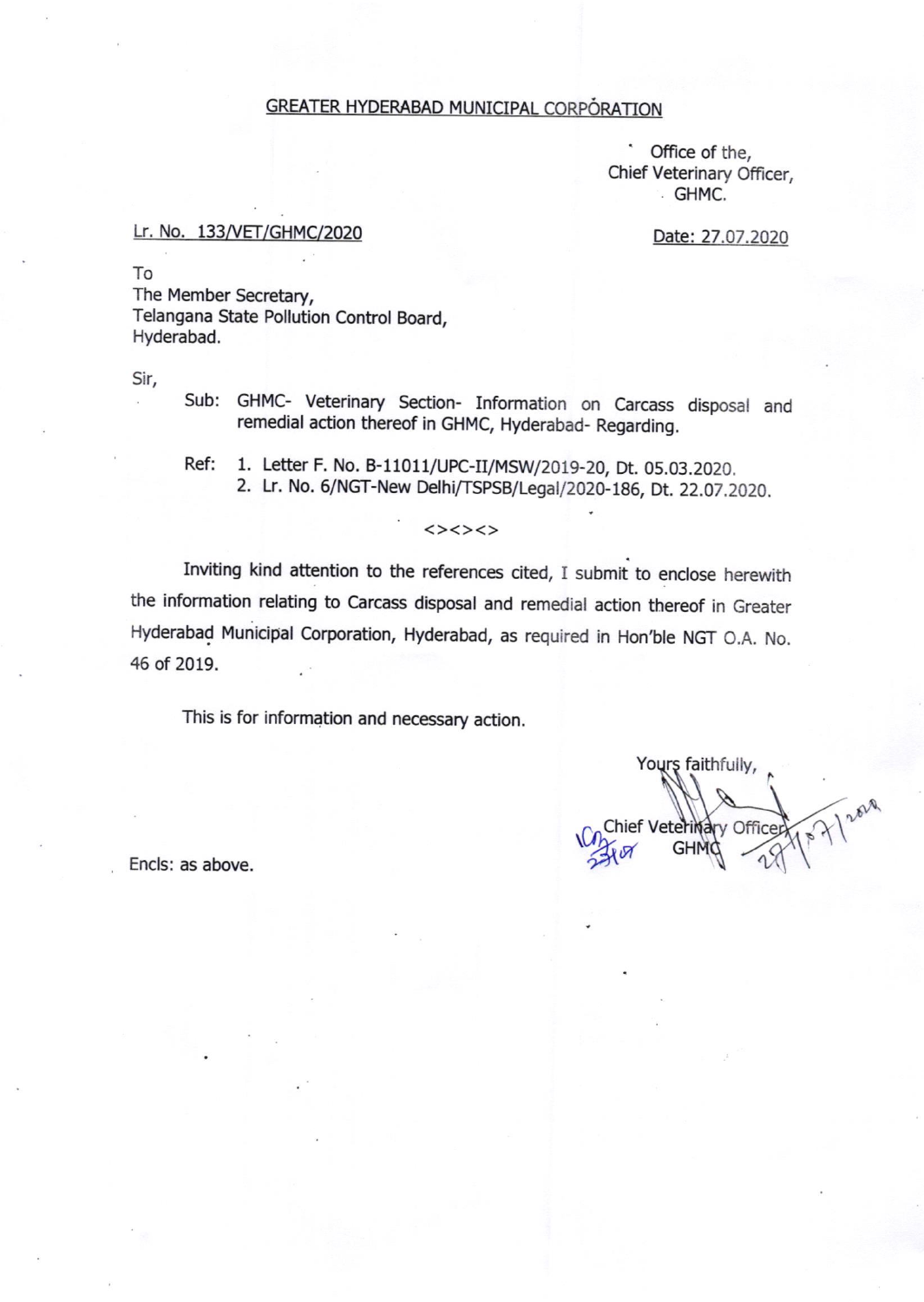- 1. Current practices adopted in GHMC, Hyderabad: The dead animals found on the roads and in the premises of owners are lifted by the contractors engaged at Zonal level and they are properly disposed of at GHMC trenching yard at Autonagar by deep burial and covering with soil, lime and bleaching powder. Further, the slaughterhouse waste is being processed at Dry Rendering Plant at Chengicherla.
- 2. No. of carcass disposal sites: Three
	- (1) Deep Burial at Autonagar (L.B. Nagar Zone, GHMC)
	- (2) Dry Rendering plant, Chengicherla
	- (3) Electrical Incinerator at Fathullaguda (Under construction)
- 3. No. of scientifically developed sites: Three
	- (1) Deep Eurial at Aubnagar.
	- (2) Dry Rendering Plant at Chengicherla: In order to deal with slaughterhouse waste and dead animals, the GHMC has established a Dry Rendering Plant at Chengicherla and its commercial operation commenced  $\emph{on}$  17.07.2019.
	- (3) Electrical Incinerator at Fathullaguda: In order to dispose of the carcasses of street dogs scientifically and for a dignified & respectful cremation of pet animals, the GHMC has took up the installation of an Electric lncinerator under Corporate Social Responsibility (CSR) programme at Fathullaguda in Hayathnagar Circle, L.B. Nagar Zone, GHMC. The proposed incinerator is designed based on the guidelines of the Central Pollution Control Board and is capable to incinerate 50 Kgs./ hour. The operation of the Electrical Incinerator commence in a month.
- 4. No. of sites to whom consent/authorization has been issued: One (Dry Rendering plant at Chengicherla).

Contd. 2